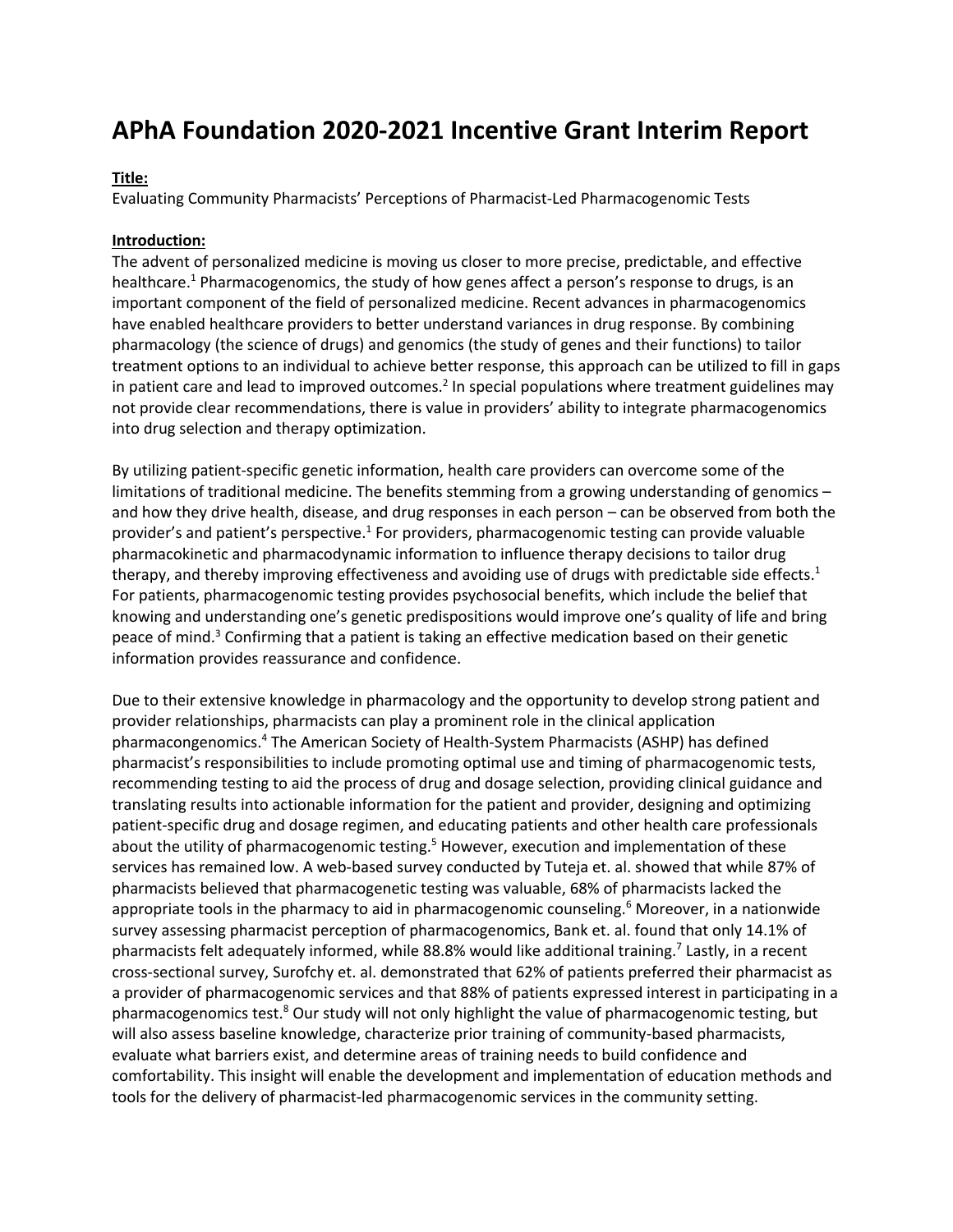The primary objective of this study is to assess community pharmacists' knowledge, intent, motivating factors, and barriers to recommending pharmacogenomic testing, interpreting the results and providing patient consultation. The secondary objectives of this study are to 1) identify pharmacists' needs for training and preferred methods in receiving education, and 2) assess pharmacists' perception of the importance of pharmacogenomic testing in clinical decision-making.

## **Methods**

## *Study Design:*

A cross-sectional, nationwide survey was sent out via email. The 27-question, 46-item survey instrument was inputted into the Qualtrics Survey Software and disseminated electronically. The survey items utilized branch logic to filter out and exclude inappropriate responses. Basic demographic data was collected at the end of the survey. Questions measuring pharmacists' perceptions of and interests in providing pharmacogenomic services were evaluated and rated on a 5-point Likert scale. The remainder of the survey questions consisted of multiple choice, select all that apply, yes/no, and free response questions.

## *Survey Composition:*

The survey was distributed to various community pharmacists who were members of Albertsons Companies, California Pharmacist Association, and Colorado Pharmacist Society. To account for demographic and workflow variables that affect pharmacist perception and incorporation of pharmacogenomic testing, baseline characteristics were collected: demographic data (age, gender, degree, advanced training/certification, role in pharmacy, years of experience) and average prescription volume of their pharmacy. The survey was divided into five sections:

- Section 1: Background Information
- Section 2: Pharmacists' Knowledge and Training in Pharmacogenomics
- Section 3: Motivations, Self-Confidence, and Barriers
- Section 4: Training Opportunities
- Section 5: Demographic Data

# *Study Population and Respond Recruitment:*

The study recruitment letter was distributed via email to the respective members. Distribution dates for the following entities are listed below.

- Albertsons Companies: March 29, 2021 and April 12, 2021
- California Pharmacist Association: April 12, 2021 and April 22, 2021
- Colorado Pharmacist Society: March 29, 2021

The study recruitment email introduced the study objectives, outlined how deidentified responses will be used, and mentioned the gift card drawing incentive. Participation in the study was not required to be eligible for the gift card drawing. Contact information of the faculty advisor and principal investigator were included at the recruitment letter's closing. Respondents gained access to the survey instrument by clicking the Qualtrics link embedded in the study recruitment letter.

Respondents answered one initial question to acknowledge the study's terms and regulations. This response served as voluntary consent for participation. Those who did not agree to our terms were excluded from the study. Respondents whose primary practice environment was not community pharmacy were also excluded.

## *Data Collection:*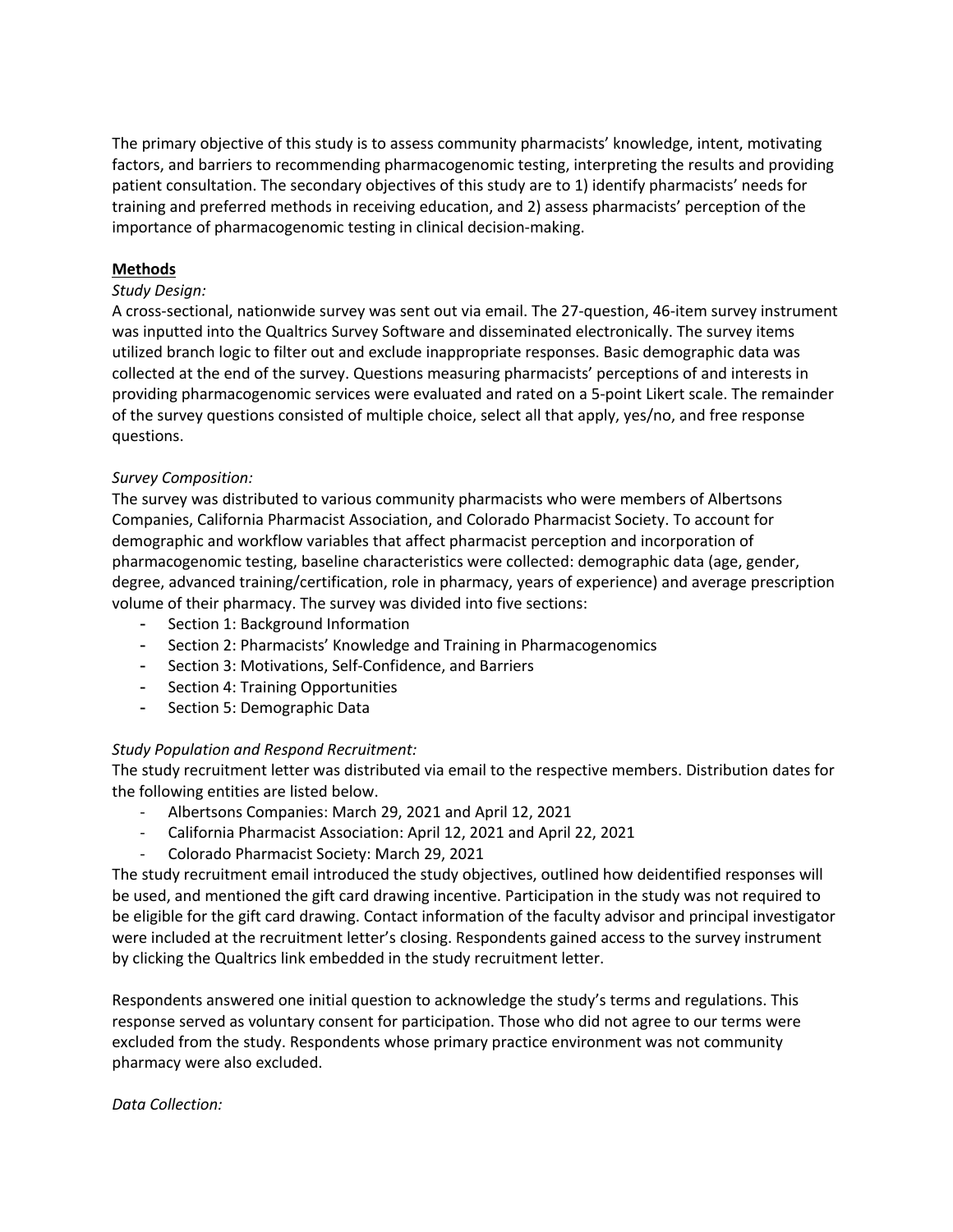The study received approval by the University of California, San Francisco Investigational Research Board (IRB) prior to distribution of the survey. Data was collected and stored using the web-based survey via Qualtrics. The survey was accessible from March 29, 2021 – May 7, 2021. Any survey responses still in progress at the close of the survey were omitted. As an incentive for participation, all recipients of the study recruitment letter were eligible for a gift card drawing. This gift card drawing incentive consisted of 12 gift cards -- \$25 (6), \$50 (5), \$100 (1). Completion of the research study was not required to be eligible. At the end of the survey, respondents had the opportunity to provide their contact information.

## *Data Analysis:*

Data analysis was conducted in a qualitative manner. Descriptive statistics were used to evaluate pharmacists' knowledge, intent, self-confidence, skills, and barriers to recommending pharmacogenomic testing and providing consultation on test results. Further subgroup analyses were performed to determine variations among age, gender, degree, and years of experience.

## **Results**

Since the survey was distributed electronically to all members of Albertsons Companies, California Pharmacist Association, and Colorado Pharmacist Society, it is unknown how many emails were returned to sender or failed to send. Between March 29, 2021 and May 7, 2021, 248 survey responses were recorded. A total of 17 responses were omitted – 2 failed to provide consent and 15 reported not working in the community pharmacy setting. In total, 231 responses (93.1%) were included in data analysis.

The total number of responses differed for each question. Since respondents were not required to answer all questions to successfully complete and submit the survey, they skipped questions of their own choosing.

# Background Information

This section focused on the availability of pharmacogenomic services and the involvement of pharmacists in these services in the community pharmacy setting. 41.12% (81/198) of community pharmacists reported that pharmacogenomic services are offered at their pharmacy. Sub-analyses revealed that pharmacogenomic services were offered most in health-system outpatient (76.47%) and chain drug pharmacies (68%) and offered least in grocery/supermarket pharmacies (16.36%). 36.20% (80/221) of community pharmacists reported providing pharmacogenomic services in the past. Subanalyses showed that pharmacy fellows (80.77%), PGY-2 pharmacy residents (75%) and BS Pharmacy graduates (54%) had more experience and exposure than PGY-1 pharmacy residents (35.71%) and PharmD graduates (25.41%).

## Pharmacists' Knowledge and Training in Pharmacogenomics

This section asked respondents to correctly identify the following: the common definition of pharmacogenomics according to the National Human Genome Research Institute, the implication of the Genetic Information Act of 2008 (GINA), and the roles and responsibilities of the pharmacist in providing pharmacogenomic services according to the American Pharmacist Association. A total of 82 respondents selected all correct answers. This population represented 50% of PGY-1 pharmacy residents, 43.44% of PharmD graduates, 30% of BS Pharmacy graduates, 25% of PGY-2 pharmacy residents, and 15.38% of pharmacy. Respondents also reported that they learned about pharmacogenomic services provided by pharmacists primarily through required content in the pharmacy school curriculum and through continuing education after obtaining licensure.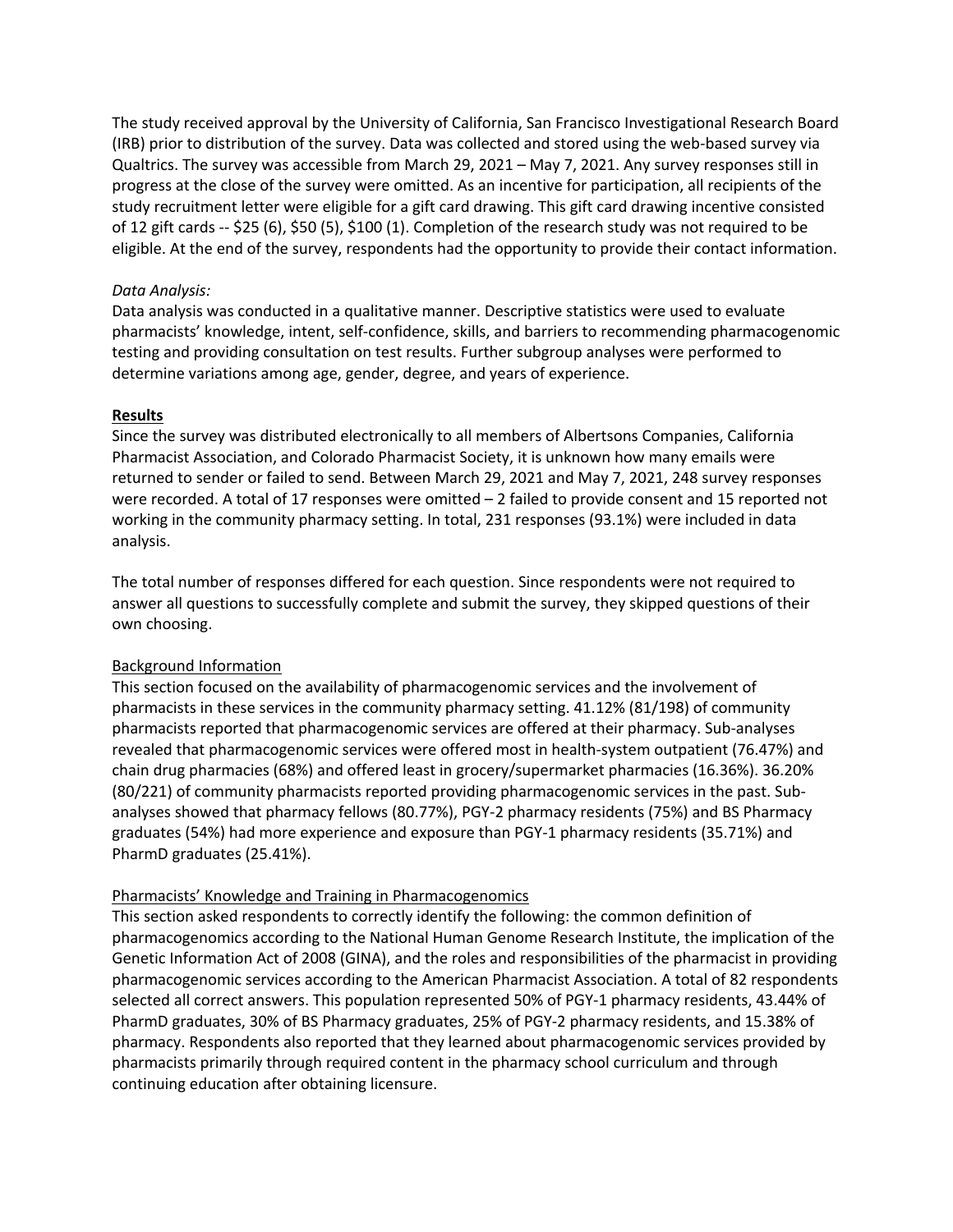### Intent/Motivations

53.03% (105/198) of respondents agreed or strongly agreed that community pharmacists should provide pharmacogenomic services. 14.15% (28.198) of respondents disagreed or strongly disagreed with this statement. The agreement to this statement was represented by 64% of chain drug store, 52.63% of independent, and 49.1% of grocery store pharmacists. Moreover, greater than 75% of respondents agreed or strongly agreed that by providing pharmacogenomic services, pharmacists can practice at the top of their license, advance the community pharmacist role, fills in gaps in patient care, optimize patient-specific drug therapy, and strengthen pharmacist-patient relationships. Roughly 70% believed that pharmacogenomic services would strengthen pharmacist-provider relationships.

## Confidence

37.19% (74/199) of respondents agreed or strongly agreed to the following statement: "I am confident in providing pharmacogenomic services with my current level of training." 48.75% (97/199) disagreed or strongly disagreed with this statement, while the remaining 14.07% (28/199) remaining neutral.

#### **Barriers**

This section focused on the impact of certain barriers to providing pharmacogenomic services in the community pharmacy setting: time, clinical resources and support, and comfortability in addressing ethical considerations with patients. 54.28% (108/199) of respondents agreed or strongly agreed that the lack of necessary clinical resources and support was the biggest obstacle. 53.27% (106/199) of respondents agreed or strongly agreed that there was not enough time in pharmacy workflow, while only 28.14% (56/199) felt uncomfortable discussing ethical considerations about pharmacogenomic testing.

## Training Opportunities

The focus of this section was to determine what methods pharmacists preferred to receive education and training regarding the provision of pharmacogenomic services. In order of most to least favorable, pharmacists preferred self-study written modules (57), shadowing pharmacist from beginning to end of clinical service (50), recorded lecture (33), and live webinar (28). The numbers indicate how many times each method was ranked first out of the four.

#### Demographic Data

In 55% of the respondents, a Doctorate of Pharmacy was the highest professional degree. This is followed by Bachelor of Pharmacy at 22% and fellowship at 12%. Only 11% pursued either PGY-1 or PGY-2 training. Moreover, 85% of the responses were comprised of those whose role was ether staff pharmacist, pharmacy manager, or float pharmacist. The majority of pharmacists have practiced anywhere between 1 and 10 years; this portion represents about 65% of respondents. Moreover, 76% of respondents currently practice in a grocery store or independent pharmacy. Lastly, information about average number of prescriptions dispensed per week was acquired. The most common amount ranged from 500-1000 (47.18%) and 1001-1500 (25.13%).

#### **Discussion**

The overarching goal for community pharmacists is to become more engaged in providing clinical services, increasing access to patient care, and maximizing patient outcomes. One way for pharmacists to make a difference is through personalized medicine, specifically pharmacogenomic consultation services. Regardless of community pharmacy setting, there is sound agreement that pharmacists should be providing pharmacogenomic services. The idea of advocating for the profession, optimizing patient care, and strengthening relationships resonates strongly with all respondents.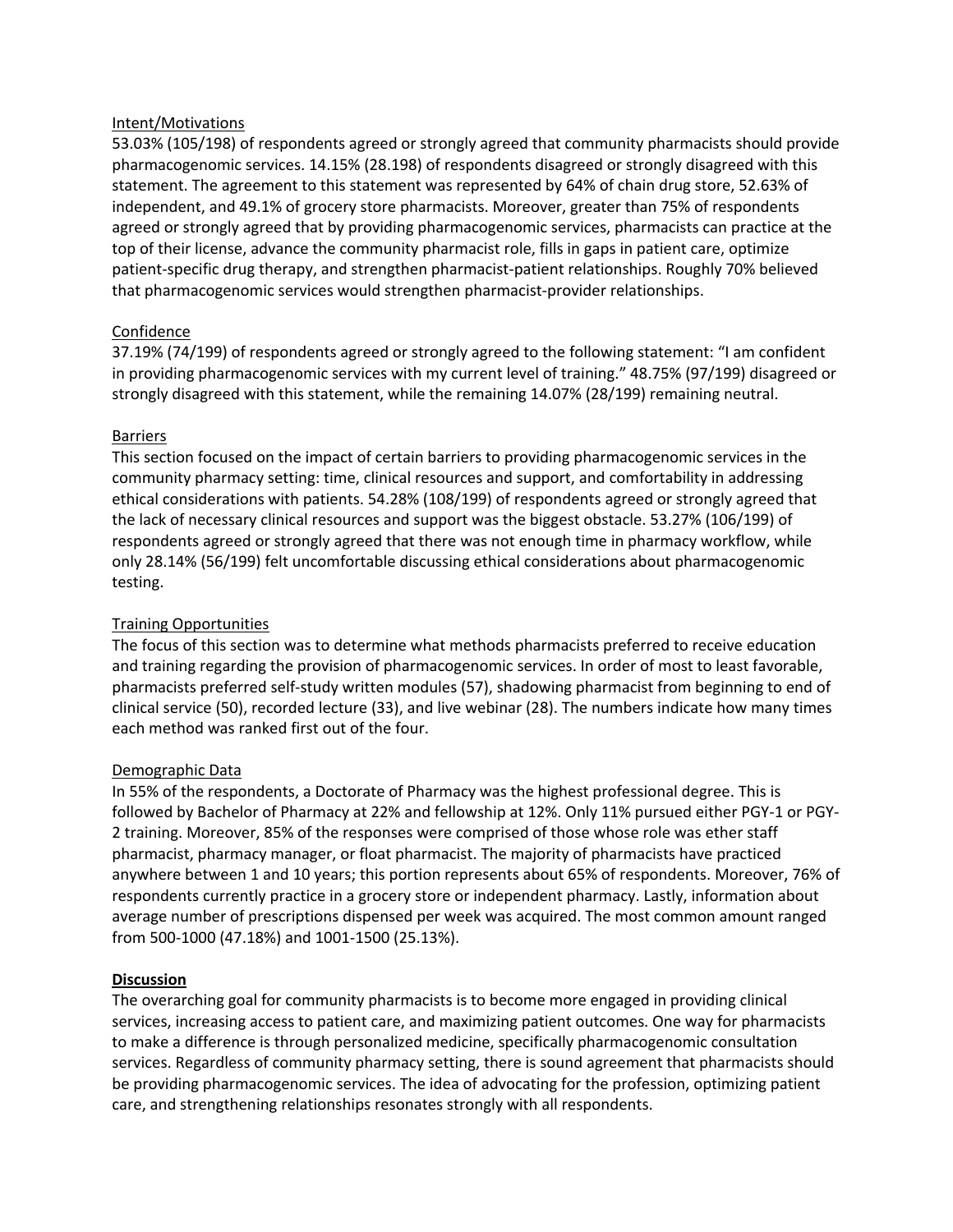However, this desire to provide pharmacogenomic services is met with certain challenges and barriers. Many pharmacists report a lack of confidence, and the most common barriers appear to be adequate time and the lack of clinical resources and support. It is evident that more comprehensive training designed to address gaps in knowledge is vital before pharmacogenomic testing can be better integrated into community pharmacy practice. This comprehensive training should include pharmacists' roles and responsibilities, such as identifying patients eligible for pharmacogenomic testing, recommending pharmacogenomic services, interpreting test results, providing patient consultations, recommendation therapy change to the health care team, and strengthening pharmacistpatient relationships. It should also elaborate on how pharmacogenomic services advance the pharmacy profession, the benefits and clinical impact of pharmacogenomics, strategies to incorporate pharmacogenomic services into pharmacy workflow, the implication in various disease states, information about pharmacokinetic and pharmacodynamic gene variants, and how results are utilized in clinical therapy decision-making.

Those with further post-graduate training, specifically the completion of a PGY-2 residency or fellowship, were more likely to have provided pharmacogenomic counseling services in their career. This further demonstrates that post-graduate training prepares pharmacists to take on more diverse opportunities in their workplace. However, it was surprising that these same cohorts were least capable of correctly answering all pharmacogenomic knowledge check questions. Moreover, Bachelor of Pharmacy graduates were more involved than Doctorate of Pharmacy and PGY-1 residency graduates. This is most likely attributed to how long they've been in practice and various opportunities through their previous positions.

A limitation of this study is the distribution of our study recruitment email. Although sent to all members in Albertsons Companies, California Pharmacist Association, and Colorado Pharmacist Society, there is no guarantee that the outreach was successful and that our recruitment letter was not found in the spam or junk mailbox. Another limitation of this study is the short distribution phase for our online survey. Data collection occurred over a span of 5 weeks instead of the intended 3 months.

A challenge of incorporating pharmacogenomic services in the community setting is access to comprehensive electronic health records, which include past medical history, laboratory data flowsheets, and treatment-plan progress notes. Although community pharmacists have access to drug files, without more comprehensive health information, it may be difficult for community pharmacists to confidently recommend pharmacogenomic testing and make therapeutic adjustments based on these results. It would have been valuable to evaluate whether the inaccessibility of electronic health records is a perceived limitation and whether ensuring this access to valuable health information will motivate pharmacists to more likely recommend pharmacogenomic testing.

## **Conclusions**

The insight from understanding pharmacists' perceptions and barriers will allow for implementation of educational strategies for the successful delivery of community pharmacist-led pharmacogenomic services. In order for recent graduate pharmacists to feel more comfortable understanding pharmacogenomic services, there is a great opportunity for the pharmacy school curriculum to be more comprehensive. For practicing community pharmacists to more confidently provide pharmacogenomic services, training will need to encompass more than clinical content. This training for community pharmacists should be delivered with self-study modules and in-person shadowing.